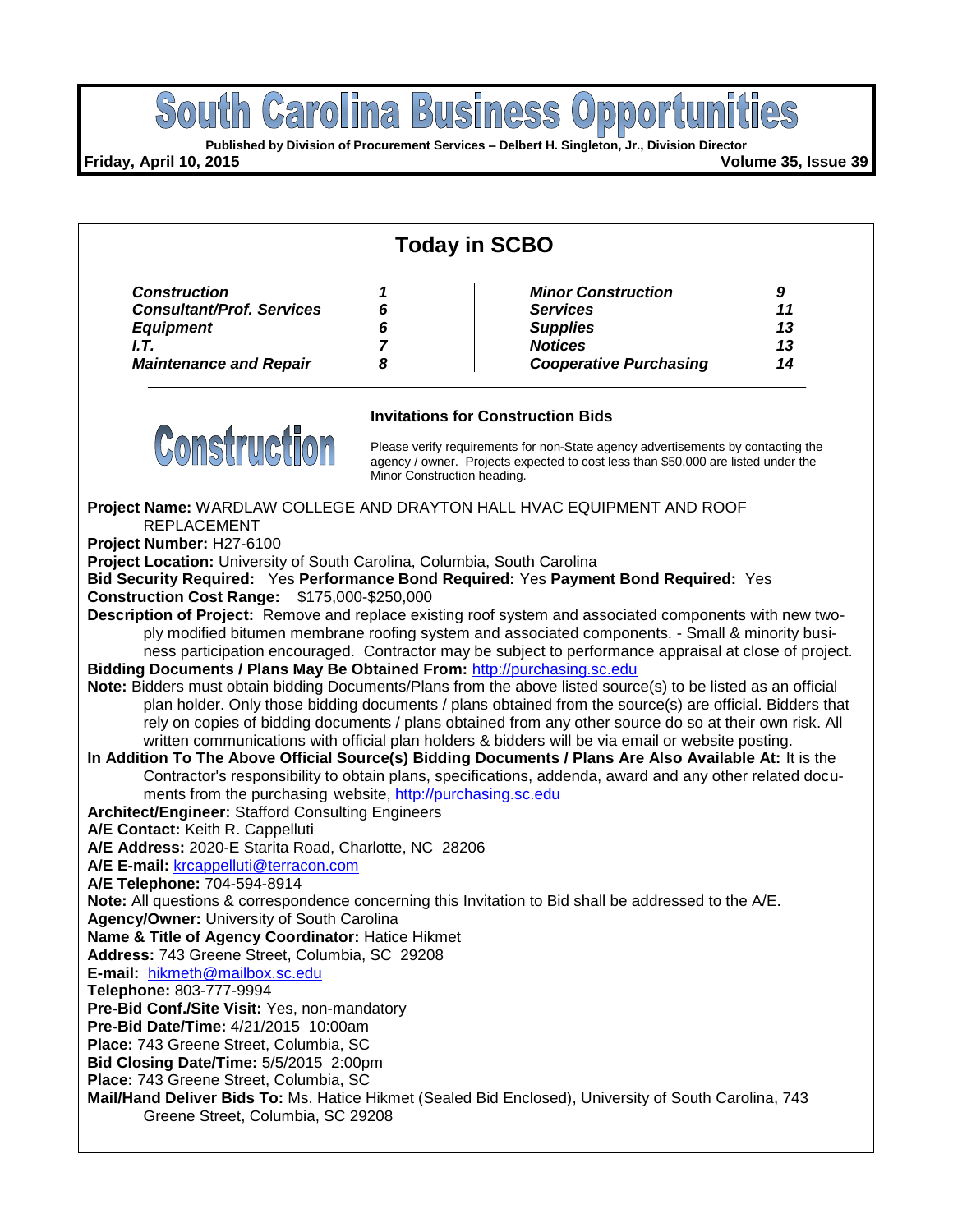**Friday, April 10, 2015 2 Volume 35, Issue 39**

| Project Name: Medford First Floor Restroom Renovation                                                                                                                                                                                                                          |
|--------------------------------------------------------------------------------------------------------------------------------------------------------------------------------------------------------------------------------------------------------------------------------|
| Project Number: H37-9514                                                                                                                                                                                                                                                       |
| Project Location: University of South Carolina Lancaster, Lancaster SC                                                                                                                                                                                                         |
| Bid Security Required: Yes Performance Bond Required: Yes Payment Bond Required: Yes                                                                                                                                                                                           |
| <b>Construction Cost Range: \$50,000 - \$100,000</b>                                                                                                                                                                                                                           |
| Description of Project: The project work consists of interior restroom renovations for the Medford Building on<br>USC Lancaster's campus. Miniority and small business participation is encouraged. Contractor may be<br>subject to performance appraisal at close of project. |
| Bidding Documents / Plans May Be Obtained From: http://purchasing.sc.edu (see Facilities Construction                                                                                                                                                                          |
| Solicitations & Awards)                                                                                                                                                                                                                                                        |
| Note: Bidders must obtain bidding Documents/Plans from the above listed source(s) to be listed as an official                                                                                                                                                                  |
| plan holder. Only those bidding documents / plans obtained from the source(s) are official. Bidders that                                                                                                                                                                       |
| rely on copies of bidding documents / plans obtained from any other source do so at their own risk. All                                                                                                                                                                        |
| written communications with official plan holders & bidders will be via email or website posting.                                                                                                                                                                              |
| In Addition To The Above Official Source(s) Bidding Documents / Plans Are Also Available At: Bidders                                                                                                                                                                           |
| are responsible for obtaining all updates to bidding documents from the USC Purchasing website.                                                                                                                                                                                |
| (http://purchasing.sc.edu)                                                                                                                                                                                                                                                     |
| Architect/Engineer: Goodwyn Mills Cawood                                                                                                                                                                                                                                       |
| A/E Contact: Matthew King                                                                                                                                                                                                                                                      |
| A/E Address: 101 East Washington St, Suite 200, Greenville, SC 29601                                                                                                                                                                                                           |
| A/E E-mail: matthew.king@gmcnetwork.com                                                                                                                                                                                                                                        |
| A/E Telephone: 864-527-0460                                                                                                                                                                                                                                                    |
| A/E Fax: 864-527-0461                                                                                                                                                                                                                                                          |
| Note: All questions & correspondence concerning this Invitation to Bid shall be addressed to the A/E.                                                                                                                                                                          |
| Agency/Owner: University of South Carolina                                                                                                                                                                                                                                     |
| Name & Title of Agency Coordinator: Hatice Hikmet                                                                                                                                                                                                                              |
| Address: 743 Greene Street, Columbia, SC 29208                                                                                                                                                                                                                                 |
| E-mail: hikmeth@mailbox.sc.edu                                                                                                                                                                                                                                                 |
| Telephone: 803-777-9994                                                                                                                                                                                                                                                        |
| Pre-Bid Conf./Site Visit: Yes, non-mandatory                                                                                                                                                                                                                                   |
| Pre-Bid Date/Time: 4/28/2015 10:00am                                                                                                                                                                                                                                           |
| Place: Bradley Bldg Room 111, USC Lancaster                                                                                                                                                                                                                                    |
| Bid Closing Date/Time: 5/12/2015 2:00pm                                                                                                                                                                                                                                        |
| Place: 743 Greene Street, Columbia, SC                                                                                                                                                                                                                                         |
| Mail/Hand Deliver Bids To: Ms. Hatice Hikmet (Sealed Bid Enclosed), University of South Carolina, 743<br>Greene Street, Columbia, SC 29208                                                                                                                                     |
|                                                                                                                                                                                                                                                                                |
|                                                                                                                                                                                                                                                                                |

#### **CITY OF FLORENCE**

#### **PEE DEE COMMERCE PARK – WATER AND SEWER EXTENSIONS CITY BID NO. 2015-13 / URS PROJECT NO. 46423485**

The City of Florence is accepting sealed bids from licensed and qualified contractors for the Pee Dee Commerce Park – Water and Sewer Extensions.

Construction Time Limit: Seventy-five (75) days.

Work Required: The work to be completed consists of furnishing all materials, equipment, and labor necessary to construct approximately 1,337 linear feet of 10" gravity sewer, 4 manholes, 3,237 linear feet of 12" water line improvements, 2 fire hydrants, and all necessary appurtenances as shown in the plans and technical specifications to complete the project.

Bid Opening Date/Time: 4/27/2015 2:00pm.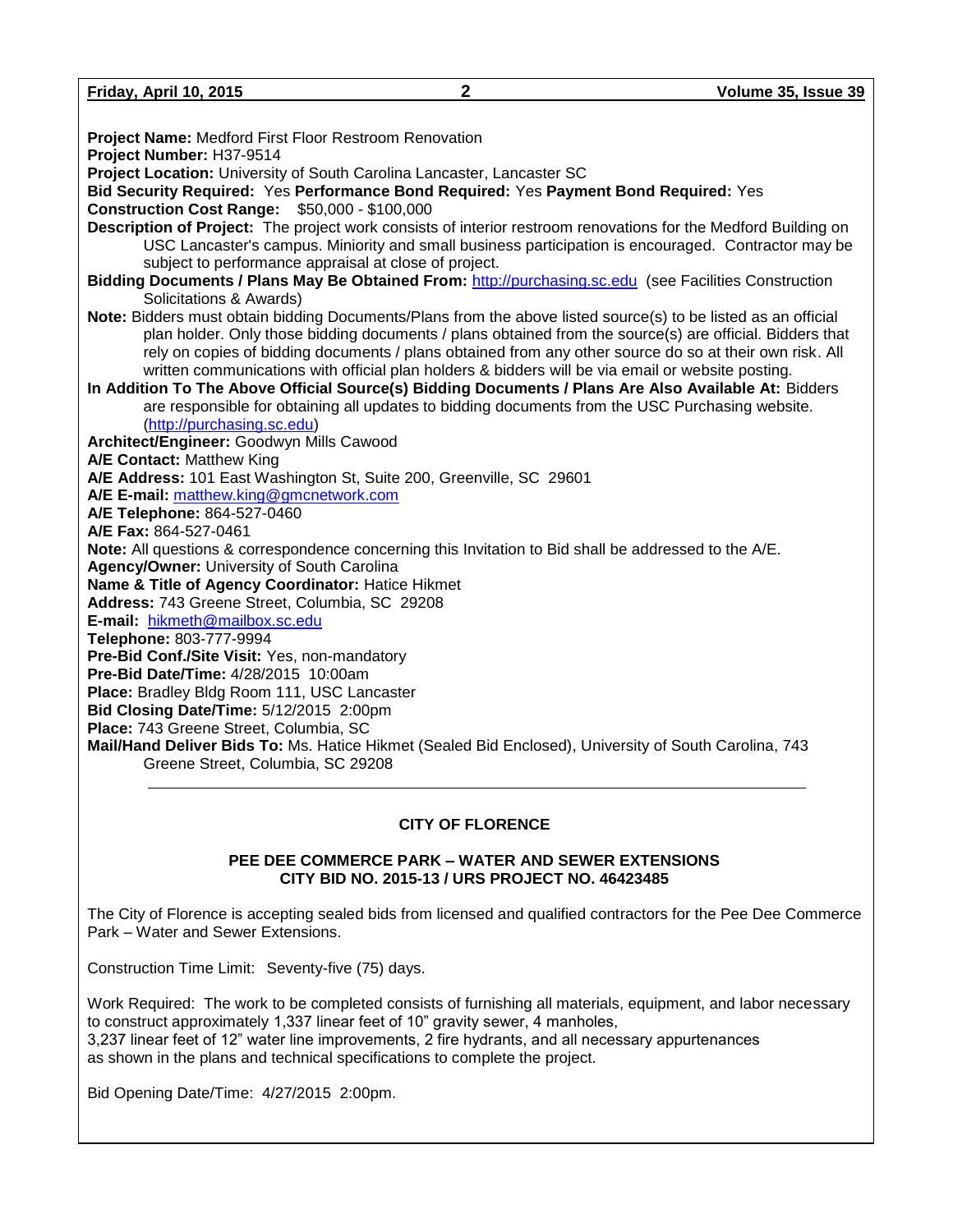Location For The Receipt Of Bids: City of Florence, City Center, Purchasing/Contracting Office, 324 West Evans Street, Florence, SC 29501-3430. Electronic bids will not be accepted. All bids must be clearly marked with the bid name/number on the exterior envelope (Bid No. 2015-13: Pee Dee Commerce Park – Water and Sewer Extensions).

Drawings, specifications, and bidding documents may be viewed at the office of the Engineer as follows:

ENGINEER: URS Corporation 425 South Cashua Drive, Suite A, Florence, SC 29501 PHONE: 843-665-9166 FAX: 843-665-9167 Attn: Benjamin L. Smith, PE, [\(benjie.smith@urs.com\)](mailto:benjie.smith@urs.com)

Drawings, specifications, and bidding documents may be obtained from the office of the Engineer for a nonrefundable payment of \$125.00. (Prime bidders must be in possession of the drawings, specifications and contract documents.) When requesting drawings, specifications or bidding documents, provide the following information about your company: Mailing address; street (UPS) address; telephone number; FAX number, and email address.

Each bidder must deposit with his bid a bid bond in the amount of 5% of the bid. A performance and payment bond, each in the amount of 100% of the contract price will be required of each successful bidder. The City of Florence welcomes submissions from minority and woman owned businesses. Please indicate that you are a minority or woman owned business with your request for bid documents.

This solicitation does not commit the City of Florence to award a contract, to pay any costs incurred in the preparation of a bid, or to procure or contract for services. The City of Florence reserves the right to reject any and all responses, to cancel this solicitation, and to make an award deemed in its own best interest.

#### **SIDEWALK AND PEDESTRIAN SAFETY IMPROVEMENTS**

#### **CITY OF GREENVILLE BID NO. 15-3492**

The City of Greenville, SC is requesting SEALED bids from qualified contractors for furnishing all labor, materials, transportation, equipment, incidentals & services for the Sidewalk and Pedestrian Safety Improvements Project in accordance with SCDOT Standard Specifications for Highway Construction, Edition 2007, City of Greenville Standard Specifications, Special Provisions and supplemental specifications.

The purpose of these projects is to improve pedestrian safety and accessibility in three separate areas of the City including Village of West Greenville, NSTEP Round 9, and North and South Calhoun Street. Included in these projects are streetscape improvements, landscaping, ADA ramps, curb, gutter, sidewalk, and storm drainage improvements. The scope of services is outlined more clearly in the construction drawings, specifications, special provisions, and schedule of values.

Qualified contractors interested in providing these services may obtain the bid package on line: [http://www.greenvillesc.gov/OMB/BidsRfps.aspx;](http://www.greenvillesc.gov/OMB/BidsRfps.aspx) or from the Purchasing Division, 7th Floor, City Hall, 206 South Main Street, Greenville, South Carolina 29601; Contact Linda Mayes at 864-467-4546; e-mail; [lmayes@greenvillesc.gov](mailto:lmayes@greenvillesc.gov) Drawings are available on CD, no fee.

All bids are to be accompanied by a bid bond or certified check of five percent (5%) of the quoted bid price. The successful contractor shall furnish a performance bond and a labor and materials payment bond in the amount of one hundred percent (100%) of the contract amount.

Sealed bids will be received in the City of Greenville's Purchasing Division, 7th Floor, City Hall, 206 South Main Street, Greenville, South Carolina until 2:00pm on 5/5/2015, and promptly thereafter, all sealed bids that have been duly received will be publicly opened and read aloud.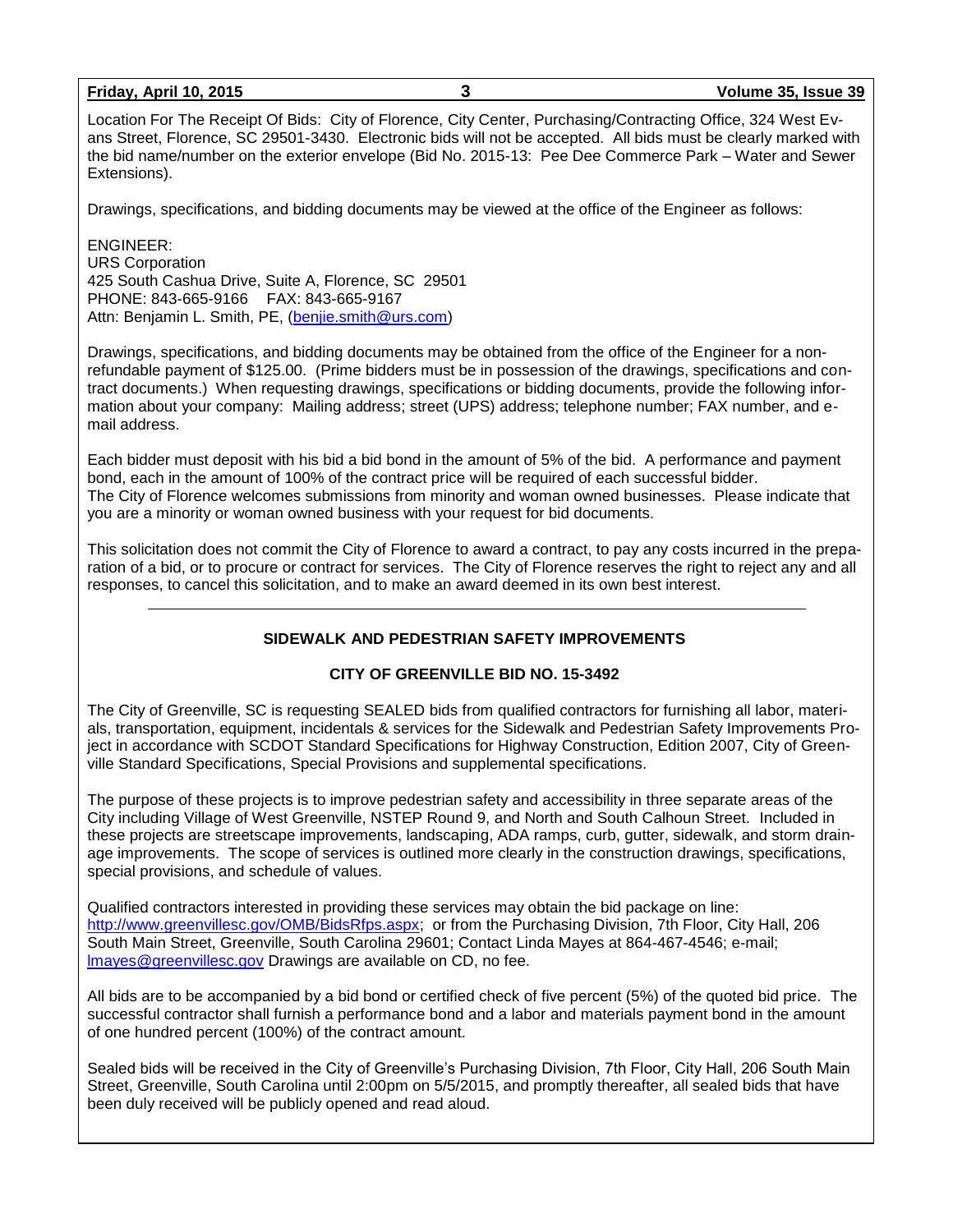#### **GREENWOOD COMMISSIONERS OF PUBLIC WORKS**

#### **BEN FRANKLIN SD WATER SYSTEM REPLACEMENT, SRF PROJECT NO. 2410001-08**

A MANDATORY Pre-Bid conference will be held at the Assembly Room of the Central Operations Center of the Commissioners of Public Works, 810 Hwy. 225 Bypass SW, Greenwood, SC at 2:00pm, 4/23/2015. Anyone bidding on this project must have a representative at this meeting.

Sealed bids for the construction of the above-referenced project will be received by the Owner as detailed in Section 01110, Information for Bidders, until 5:00pm, 5/13/2015. Said Bids will be publicly opened and read aloud at the Main Office of the Commissioners of Public Works Board Room, 121 W. Court Ave., Greenwood, SC ,at the regularly scheduled 10:00am, Board Meeting on 5/14/2015.

The work consists of approximately 3,160 linear feet of 12" water main, 1,155 linear feet of 6" water main, 1,570 linear feet of 2" water main, 6 fire hydrant assemblies, 27 water services, related valves and fittings.

Copies of the Contract Documents may be obtained by a request in writing or by phone to the Owner at: Engineering Department 864-942-8199, Greenwood CPW, PO Box 549, Greenwood, SC 29648, or [rholley@greenwoodcpw.com.](mailto:rholley@greenwoodcpw.com) Nonrefundable cost of Contract Documents is \$100.

Each bid must be accompanied by a certified check of the bidder, or a Bid Bond duly executed by the bidder as principal and having as surety thereon a surety company qualified to do business under the laws of the State of South Carolina and satisfactory to the owner, in the amount not less than five percent (5%) of the Bid.

The Owner reserves the right to waive any informality in bidding and to reject any or all Bids as specified in the Contract Documents.

#### **ROOF REPLACEMENT PROJECT**

The Brookland Center for Community Economic Change has received a Community Development Block Grant (CDBG) from Lexington County, SC to construct improvements to the roof of the Brookland-Lakeview Empowerment Center (BLEC) Building. The project will consist of providing material and labor to replace and upgrade portions of the roof of this building.

The Brookland Center for Community Economic Change is Soliciting Sealed Bids from qualified firms to provide construction services for the project.

Bids must contain and will be evaluated upon the following: Total lump sum cost for all services to complete the project. References – Provide the names and telephone numbers of contacts for references on similar projects. The lowest bid, that meets all other criteria will be awarded the job.

On 4/21/2015 there will be a MANDATORY Site Visit, at 1218 Batchelor Street, West Columbia, 29169, at 11:00am. All interested parties MUST attend this meeting in order to bid on this project.

Bids will be received until 5:00pm on 5/13/2015. Sealed bids will be opened and read aloud at Central Midlands at 11:00am on 5/18/2015.

Envelopes containing the bids must be clearly labeled: "BLEC Roof Upgrade Project" Central Midlands COG 236 Stoneridge Drive Columbia, SC 29210

All Inquiries Concerning this Solicitation should be directed to Cyndi Gawronski with Central Midlands Council of Governments at 803-744-5349 or [cgawronski@cmcog.org.](mailto:cgawronski@cmcog.org)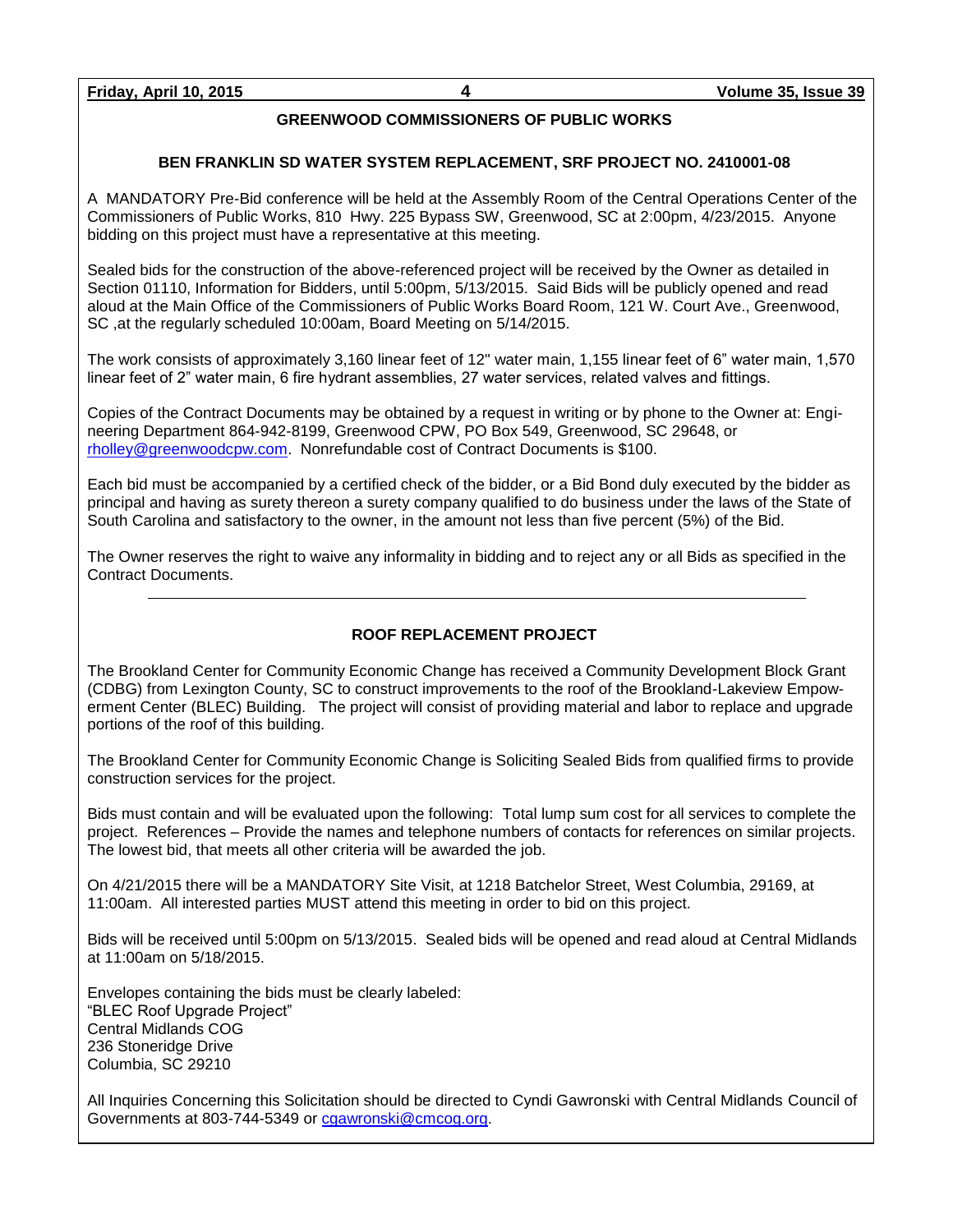#### **TOWN OF MOUNT PLEASANT**

#### **SPORTS FIELDS DRAINAGE SYSTEM**

The Town of Mount Pleasant (Town) will receive Bids for the installation of a Cambridge Drainage System in three (3) soccer fields identified as Fields number Two (2), Three (3) and Five (5) located at the Patriots Point Recreation Sports Complex, 85 Patriots Point Boulevard, and one (1) football field and one (1) baseball field located at the Park West Recreation Complex, 1251 Park West Boulevard, Mount Pleasant South Carolina 29464.

In general, the Scope of Services shall include Builders Risk Insurance, all labor, equipment, materials, supplies, electrical, mechanical, removal of all site debris, removal of all waste material and spoil created by the successful Bidder, permit and license fees as applicable, erosion control permitting and erosion control installation unless otherwise stated, supervision, site preparation including site clean-up to construct and deliver this project to the Town complete, all in accordance with the specifications, solicitation document and Contract documents.

The depth and location of the irrigation lines is unknown in the various fields. There may be some irrigation lines that are not placed deep enough and could possibly be damaged by the successful Bidder's installation of the new drainage system. The cost to repair any damage to any of the existing irrigation lines during the installation process of the new drainage system shall be the responsibility of the successful Bidder.

All Work shall be performed consecutively under one (1) mobilization and shall begin no earlier than 7/1/2015. All Work must be completed no later than 9/15/2015 with specific field requirement dates contained herein.

Bids shall be submitted in a sealed envelope, clearly marked "Sports Fields Drainage System, IFB #1415-107-RM", including the Bidder's name and Contractors License Number. Bids will be accepted until 3:00pm, 4/28/2015 by the Town's Purchasing Division, at which time and place all Bids will be publicly opened, read aloud and tabulated in Meeting Room 2 of the Court-Council Building located at the Town's Municipal Complex, 100 Ann Edwards Lane, Building-C, Mount Pleasant, South Carolina 29464.

Bids shall be submitted on the Bid Form as provided within the solicitation document and other Bid documents.

A mandatory site visit to review the scope of work is scheduled for 10:00am 4/15/2015. All interested parties shall meet in the lobby area of Building-C of the Town's Municipal Complex, 100 Ann Edwards Lane, Mount Pleasant, SC 29464. All interested parties shall make arrangements to attend. Failure to attend may subject a bidder to disqualification.

A Bid Security Deposit shall be required from all Bidders, equal to five (5%) percent of the Bid amount. This deposit may be in the form of a certified check, cashier's check or bond. Separate Performance and Labor and Material Payment Bonds equal to one hundred (100%) percent of the Contract amount will be required from the successful Bidder upon signing of the Contract. All Bidders shall be properly licensed by the State of South Carolina.

All interested parties are encouraged to contact the Town's Purchasing Division at 843-884-8517 if there are any questions regarding this invitation and the solicitation documents, which have been prepared for these services.

This Invitation does not commit the Town to award a Contract, to pay any costs incurred in the preparation of a Bid or to procure or contract for the articles of goods or services.

The Town reserves the right to waive any informalities or irregularities in the Bid, to accept or reject any or all Bids received as a result of this Invitation, to negotiate with all qualified Bidders and to award or refrain from awarding the project to any Bidder, if it is in the best interest of the Town to do so.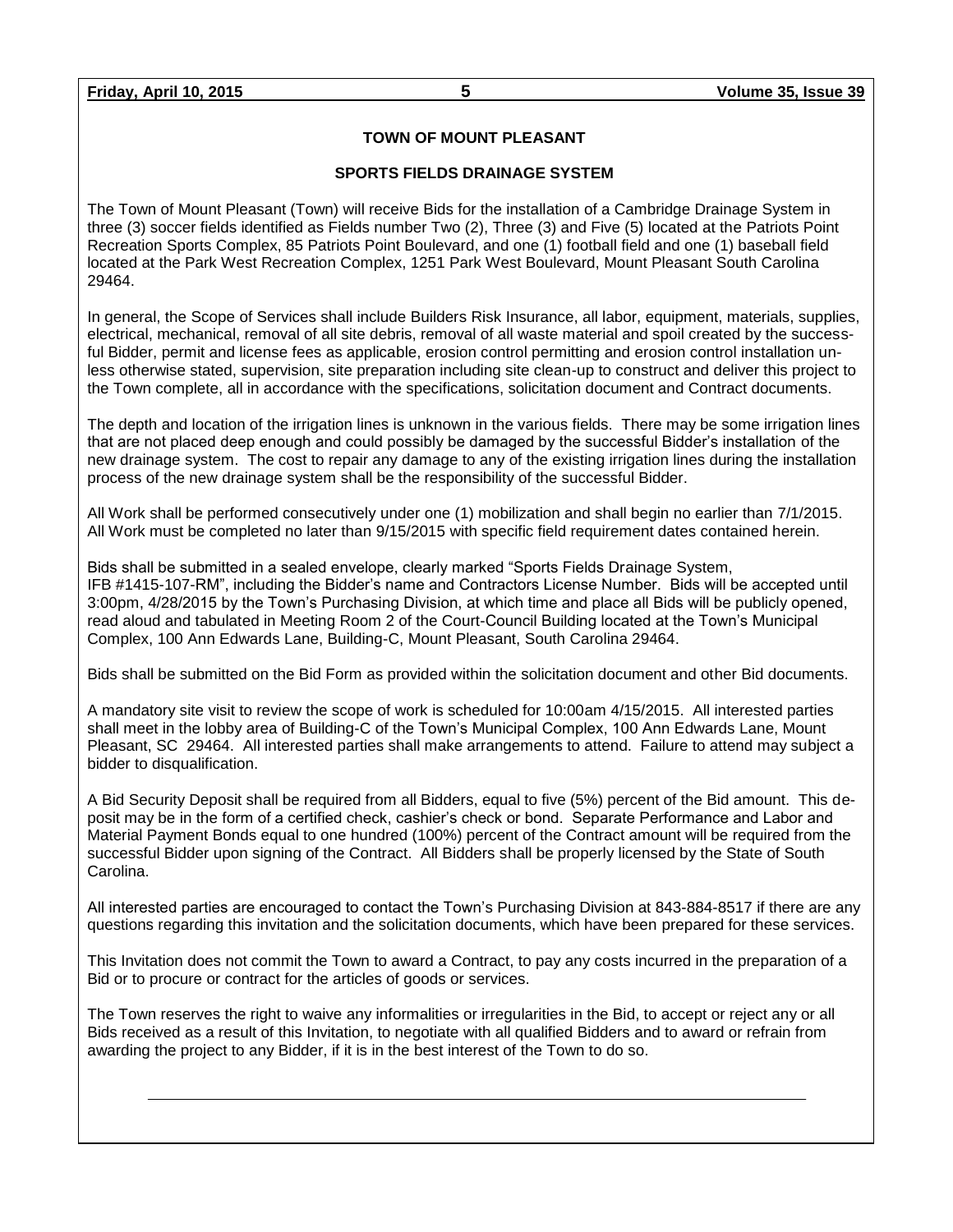# **Consultant / Professional Services**



Equipment

**Description:** DATA CABLING INSTALLATION, CONSULTING SERVICES, AND EQUIPMENT **Solicitation Number:** 115-8-4-29

**Due Date/Time:** 4/29/15 at 10:00am

**Submit to:** School District of Pickens County, Attn: Kate Wilson, 1348 Griffin Mill Road, Easley, SC 29640 **Inquiries:** [KateWilson@pickens.k12.sc.us](mailto:KateWilson@pickens.k12.sc.us)

**Bid Requests:** [www.pickens.k12.sc.us](http://www.pickens.k12.sc.us/) select departments; procurement; solicitations & awards

**Description:** FURNISH AND INSTALL AIR FILTRATION/EXHAUST SYSTEM **Solicitation Number:** SCC-321 **Delivery Point:** Spartanburg, SC **Submit Offer By:** 5/5/2015 2:00pm **Purchasing Agency:** Spartanburg Community College Business I-85 & New Cut Rd Spartanburg, SC 29303 **Buyer:** Tami Steed, 864-592-4671 / [steedt@sccsc.edu](mailto:steedt@sccsc.edu) **Download Solicitation From:** [www.sccsc.edu/purchasing-solicitations](http://www.sccsc.edu/purchasing-solicitations)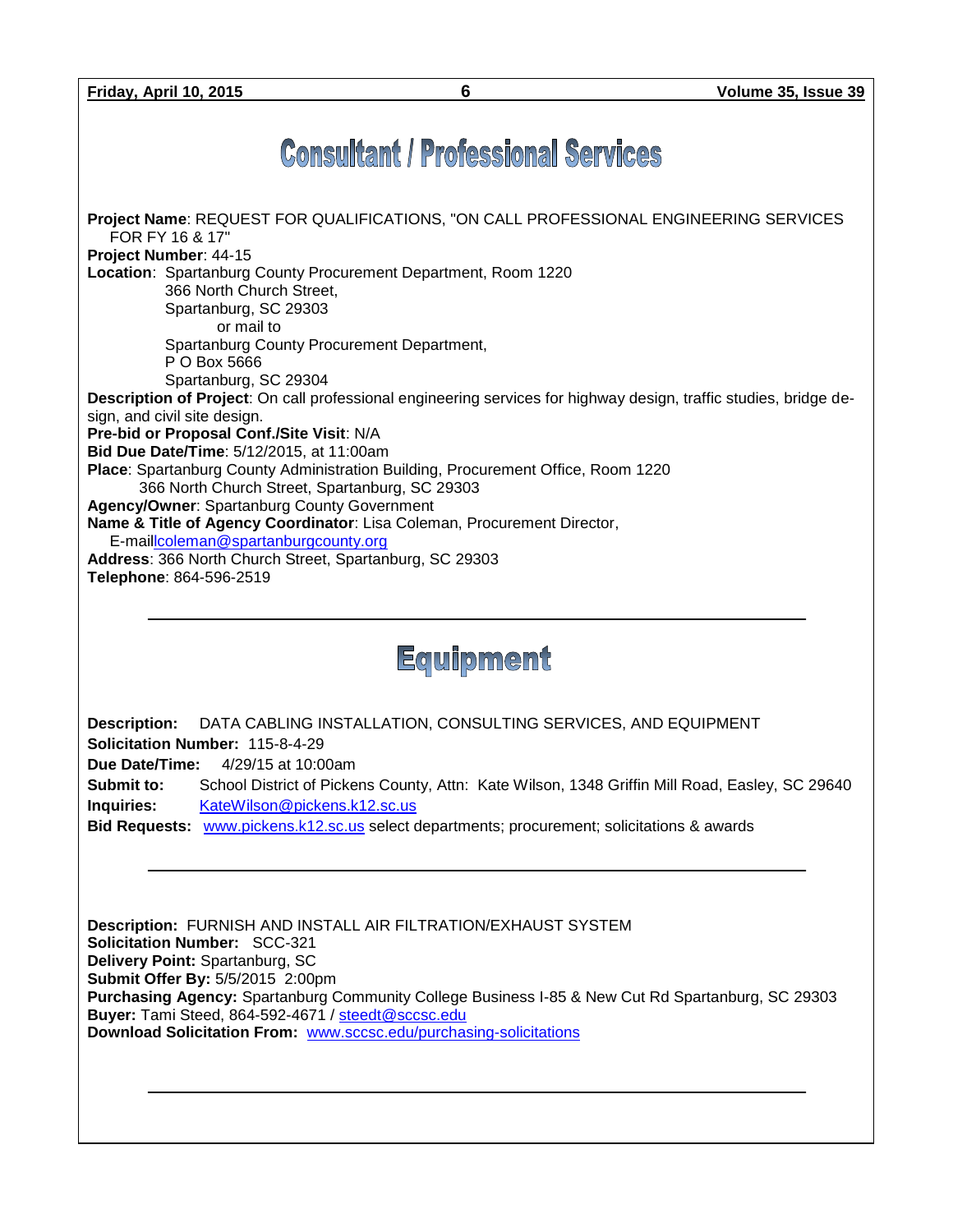#### **Friday, April 10, 2015 7 Volume 35, Issue 39**

**Description:** FURNISH AND INSTALL (16) CUSTOM BUILT WELDING BOOTHS, (16) WELDING JIGS AND (4) GRINDING BOOTHS **Solicitation Number:** SCC-320 **Delivery Point:** Spartanburg, SC **Submit Offer By:** 4/28/15 2:00pm **Purchasing Agency:** Spartanburg Community College Business I-85 & New Cut Rd Spartanburg, SC 29303 **Buyer:** Tami Steed, 864-592-4671 / [steedt@sccsc.edu](mailto:steedt@sccsc.edu) **Download Solicitation From:** [www.sccsc.edu/purchasing-solicitations](http://www.sccsc.edu/purchasing-solicitations)

**Description:** ATMOSPHERIC PLASMA JET FLOW SYSTEM **Solicitation Number:** USC-RFQ-2793-LW **Submit Offer By:** 4/20/2015 11:00am **Purchasing Agency:** University of South Carolina **Buyer:** Lana Widener, University of South Carolina, Purchasing Department, 1600 Hampton Street, 6th Floor, Columbia, SC 29208, 803-777-4115 **Direct Inquiries To:** The bid package is available through the USC Purchasing website:

<http://purchasing.sc.edu/> or call the USC bid line at 803-777-0255.

### **Information Technology**

**Description:** DRIVER'S LICENSE/ID CARDSTOCK AND LAMINATE **Solicitation Number:** 5400008844 **Submit Offer By:** 05/06/2015 11:00am **Purchasing Agency:** B&CB, Div. of Procurement Services, ITMO 1201 Main Street, Suite 601 Columbia, SC 29201 **Buyer:** MICHAEL THOMAS **Email:** [mthomas@mmo.sc.gov](mailto:mthomas@mmo.sc.gov) **Download Solicitation From:** 

<http://webprod.cio.sc.gov/SCSolicitationWeb/solicitationAttachment.do?solicitnumber=5400008844>

#### **ORANGEBURG COUNTY GOVERNMENT / REQUEST FOR PROPOSALS FY15-0501 CONSULTANT FOR INFORMATION TECHNOLOGY FIVE (5) YEAR STRATEGIC PLAN**

Orangeburg County Government is soliciting Request for Proposals from qualified consultants, firms or individuals to assist with the development of an Information Technology (IT) Strategic Plan, which will serve as a roadmap for the County's Information Technology activities for the next five years, starting with Fiscal Year 2016 thru Fiscal Year 2021. For additional and other information in regards to this RFP FY15-0501, please visit our website at [www.orangeburgcounty.org-Procurement-Solicitations.](http://www.orangeburgcounty.org-procurement-solicitations/) If necessary you may contact the Procurement Director at 803-533-6121 or e-mail [jshuler@orangeburgcounty.org.](mailto:jshuler@orangeburgcounty.org)

**Description:** FIREEYE INTRUSION SECURITY SOFTWARE **Solicitation Number:** 5400009053 **Submit Offer By:** 4/27/2015 11:00am **Purchasing Agency:** B&CB, Div. of Procurement Services, ITMO 1201 Main St., Ste. 601 Columbia, SC 29201 **Direct Inquiries To:** FAITH WILLIAMS, 803-896-6677 **Download Solicitation From:** <http://webprod.cio.sc.gov/SCSolicitationWeb/solicitationAttachment.do?solicitnumber=5400009053>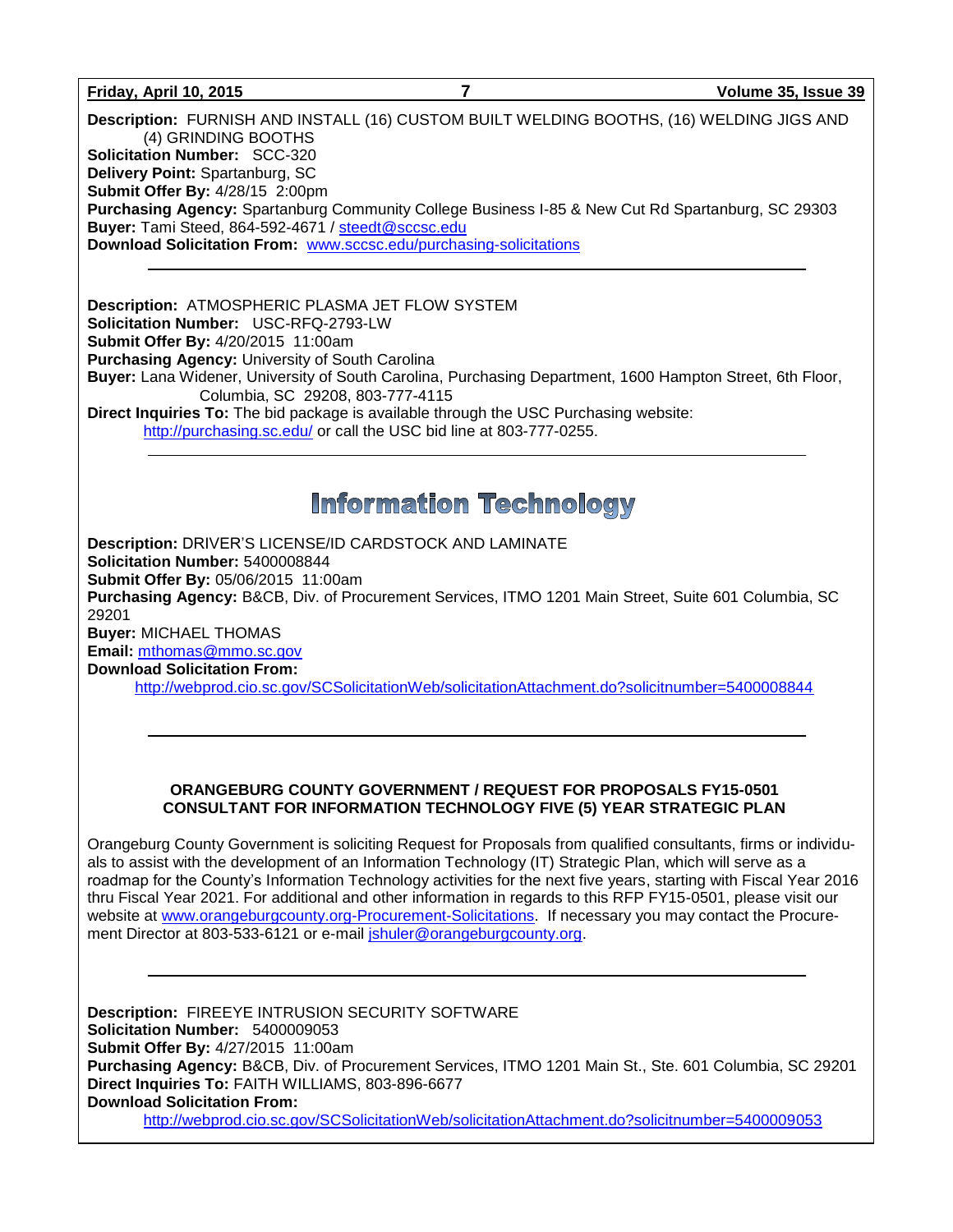**Friday, April 10, 2015 8 Volume 35, Issue 39**

# **Maintenance and Repair**

**Description:** FURNISH AND INSTALL REPLACEMENT PARTS FOR EXISTING RAYPAK BOILER **Solicitation Number:** USC-RFQ-2796-MS **Delivery Point:** Columbia, SC **Submit Offer By:** 4/24/2015 5:00pm **Purchasing Agency:** University of South Carolina **Buyer:** Mac Stiles, 803-777-6718, [mac.stiles@sc.edu](mailto:mac.stiles@sc.edu) **Download Solicitation From:** <http://purchasing.sc.edu/>

**Description:** PROVIDE THE CITY WITH JANITORIAL SERVICES AT THE BIGGER HOUSE, THE LEARNING CENTER AND PUBLIC RESTROOMS AT GLENCAIRN GARDEN, THE EMMETT SCOTT CENTER, AND THE NORTHSIDE CENTER.

**Solicitation Number:** PUR622

**Delivery Point:** Rock Hill, SC

**Pre-Bid Conf.:** Yes, mandatory. Schedule with Tom Stanford, 803-329-7070, [tom.stanford@cityofrockhill.com](mailto:tom.stanford@cityofrockhill.com) **Time/Date:** 4/29/2015 9:00am

**Location:** Emmett Scott Center in the Arts and Crafts Room at 801 Crawford Road, Rock Hill, SC 29730. The meeting will then continue on to the other sites.

**Submit Offer By:** 5/12/2015 2:30pm

**Purchasing Agency:** City of Rock Hill Operations Center Purchasing Office, 757 S. Anderson Rd., Building 103, Rock Hill, SC 29730

**Buyer:** Tom Stanford, Financial Analyst

**Direct Inquiries To:** Tom Stanford, 803-329-7070, [tom.stanford@cityofrockhill.com](mailto:tom.stanford@cityofrockhill.com) **Download Solicitation From:** [www.cityofrockhill.com](http://www.cityofrockhill.com/)

**Description:** PROVIDE THE CITY WITH JANITORIAL SERVICES AT THE ROCK HILL/YORK COUNTY AIRPORT. **Solicitation Number:** PUR621 **Delivery Point:** Rock Hill, SC **Pre-Bid Conf.:** Yes, mandatory. Schedule with Tom Stanford, 803-329-7070, [tom.stanford@cityofrockhill.com](mailto:tom.stanford@cityofrockhill.com) **Time/Date:** 4/28/201510:00am **Location:** Rock Hill/York County Airport at 555 Airport Rd, Rock Hill, SC 29732 **Submit Offer By:** 5/12/2015 2:00pm **Purchasing Agency:** City of Rock Hill Operations Center Purchasing Office, 757 S. Anderson Rd., Building 103, Rock Hill, SC 29730 **Buyer:** Tom Stanford, Financial Analyst **Direct Inquiries To:** Tom Stanford, 803-329-7070, [tom.stanford@cityofrockhill.com](mailto:tom.stanford@cityofrockhill.com)

**Download Solicitation From:** [www.cityofrockhill.com](http://www.cityofrockhill.com/)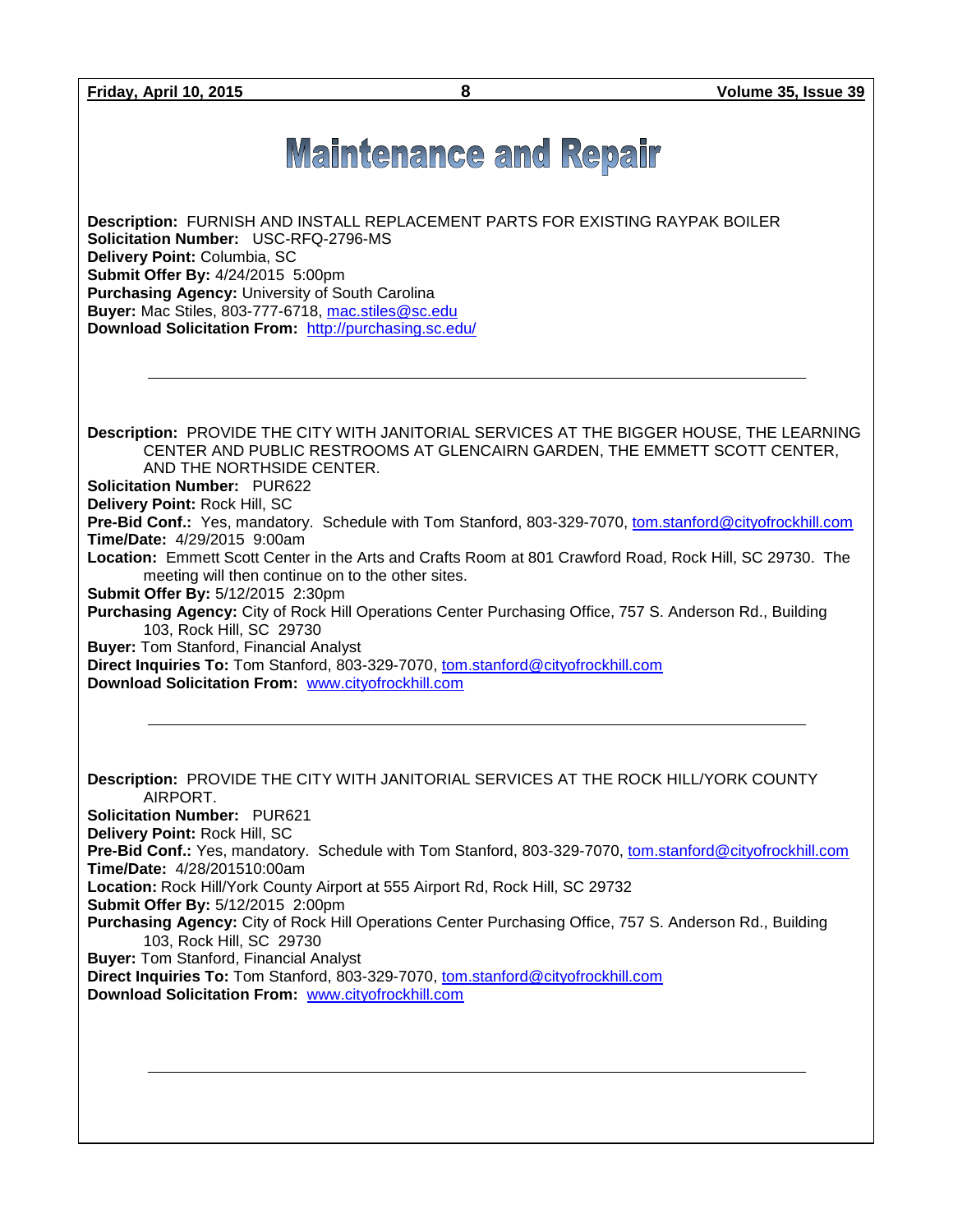#### **Friday, April 10, 2015 9 Volume 35, Issue 39**

**Description:** PROVIDE THE CITY WITH MANCHESTER CREEK WASTE WATER TREATMENT PLANT YORK COUNTY VALVE VAULT MODIFICATIONS **Solicitation Number:** PUR617 **Delivery Point:** Rock Hill, SC **Pre-Bid Conf.:** Yes, mandatory. Schedule with Tom Stanford, 803-329-7070, [tom.stanford@cityofrockhill.com](mailto:tom.stanford@cityofrockhill.com) **Time/Date:** 4/17/2015 9:00am **Location:** Manchester Creek Wastewater Treatment Plant Conference Room at 310 Red River Rd., Rock Hill, SC 29730. **Submit Offer By:** 4/30/2015 10:00am **Purchasing Agency:** City of Rock Hill Operations Center Purchasing Office, 757 S. Anderson Rd., Building 103, Rock Hill, SC 29730 **Buyer:** Tom Stanford, Financial Analyst **Direct Inquiries To:** Tom Stanford, 803-329-7070, [tom.stanford@cityofrockhill.com](mailto:tom.stanford@cityofrockhill.com) **Download Solicitation From:** [www.cityofrockhill.com](http://www.cityofrockhill.com/)



#### **Invitations for Minor Construction Quotes**

SCBO Notes referred to in State Agency advertisements appearing in the Minor Construction Section of SCBO can be found at [Click Here.](http://www.mmo.sc.gov/PS/general/scbo/SCBO_Notes_060512.pdf) Please verify requirements for non-State agency advertisements by contacting the agency/owner.

**Description:** CONNECTING SEWER PIPING FROM NEW FIELD HOUSE TO EXISTING SEWER **Solicitation Number:** 04102015 **Delivery Point:** Spartanburg SC **Pre-**Bid Site Visit: Yes, non-mandatory **Time/Date:** 4/21/2015 10:00amThis will be the only scheduled time to view the work **Location:** Meet behind the track at new field house. **Submit Offer By:** 4/28/2015 3:00pm **Purchasing Agency:** SC School for the Deaf and Blind, 355 Cedar Springs Road, Spartanburg, SC 29302 **Buyer:** Will Anthony, 864-577-7542, [wanthony@scsdb.org](mailto:wanthony@scsdb.org) **Direct Inquiries To:** Email Will Anthony for the RFQ

**Project Name:** COLLETON COUNTY DISABLITIES & SPECIAL NEEDS BOARD - WOODLAND CTH II - NEW P2904 SPRINKLER SYSTEM

**Project Number:** EJN-15-C-06

**Project Location:** 202 Woodland Terrace Dr., Walterboro, SC 29488

**Construction Cost Range:** <\$10,000

**Description of Project:** To provide a new fire sprinkler system per section P2904 of the International Residential Code (IRC). For site visit please contact: Dean Redd - Phone: 843-549-1732 X103

**Bidding Documents / Plans May Be Obtained From:** Jerra Kirchner, SCDDSN Engineering & Planning Division, 3440 Harden St. Extension, Columbia, SC 29203, Phone 803-898-9796, Fax 803-832-8188, [JKirchner@ddsn.sc.gov](mailto:JKirchner@ddsn.sc.gov)

**Plan Deposit:** \$25, refundable

**Note:** Bidders must obtain bidding Documents/Plans from the above listed source(s) to be listed as an official plan holder. Only those bidding documents / plans obtained from the source(s) are official. Bidders that rely on copies of bidding documents / plans obtained from any other source do so at their own risk.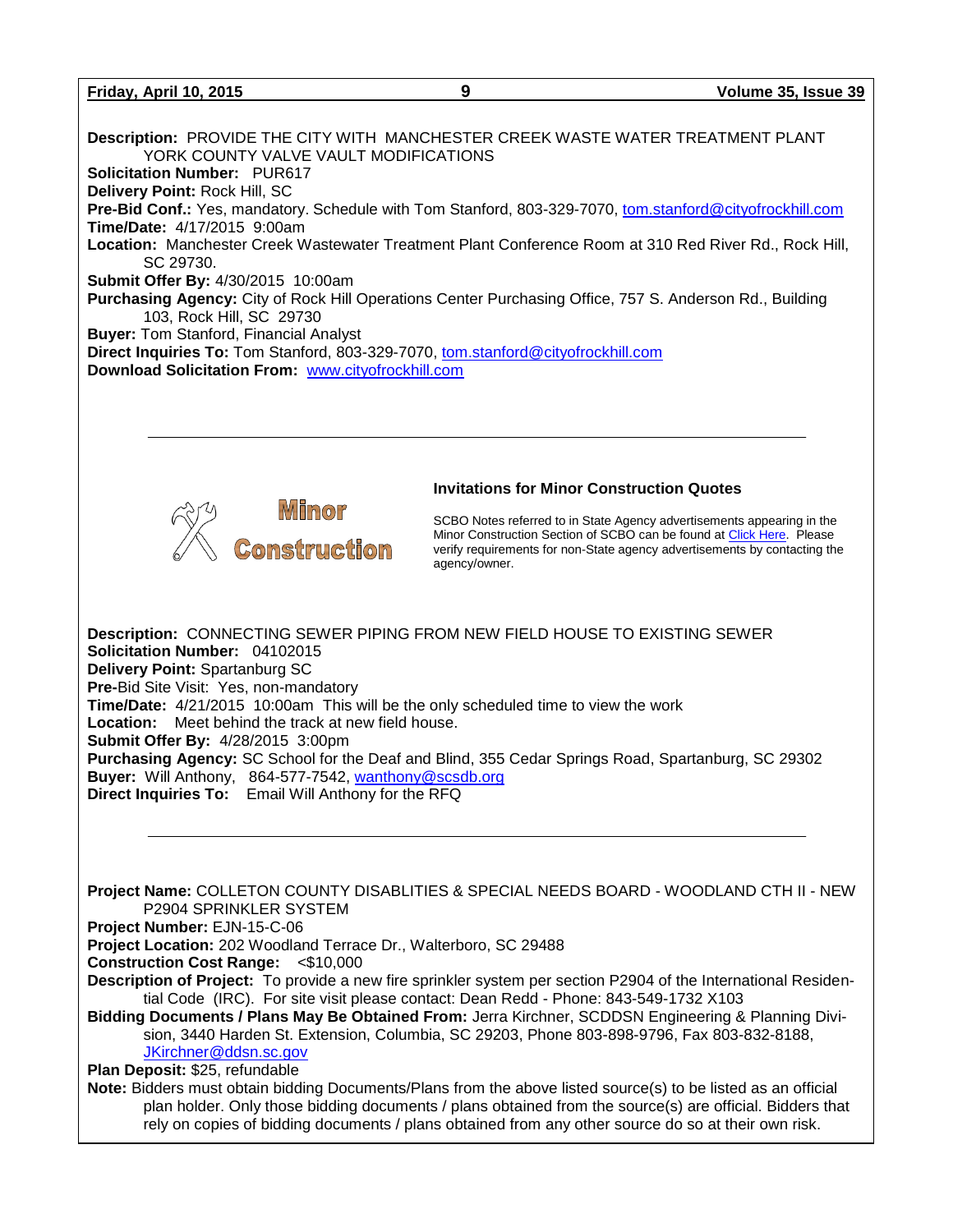**Architect/Engineer:** South Carolina Dept. of Disabilities & Special Needs, Engineering & Planning Division **A/E Contact:** Andrew Tharin, P.E. **A/E Address:** 3440 Harden St. Extension, Columbia, SC 29203 **A/E E-mail:** [ATharin@ddsn.sc.gov](mailto:ATharin@ddsn.sc.gov) **A/E Telephone:** 803-898-9423 **A/E Fax:** 803-832-8188 **Agency/Owner:** Colleton County Disabilities & Special Needs Board **Name & Title of Agency Coordinator:** Dean Redd **Address:** PO Box 1547, 728 Hiers Corner Rd., Walterboro, SC 29488 **E-mail:** [DRedd@colletondsn.org](mailto:DRedd@colletondsn.org) **Telephone:** 843-549-1732 X103 **Fax:** 843-549-2359 **Note:** All questions & correspondence concerning this Invitation to Bid shall be addressed to the A/E. **Bid Closing Date/Time:** 4/28/2015 3:00pm **Place:** SCDDSN, Central Office, Suite 247 **Mail/Hand Deliver Bids To:** Andrew Tharin, P.E., Project Manager, SCDDSN Engineering & Planning Division, 3440 Harden St. Ext., Ste 231, Columbia, SC 29203 **Project Name:** JASPER COUNTY DISABILITIES & SPECIAL NEEDS BOARD - AUGUSTA AVENUE CTH II - NEW P2904 SPRINKLER SYSTEM **Project Number:** EJN-15-C-04 **Project Location:** 372 Augusta Avenue, Ridgeland, SC 29936 **Construction Cost Range:** \$ <\$10,000 **Description of Project:** To provide a new fire sprinkler system per section P2904 of the International Residential Code (IRC). For site visit please contact: Tonya Williams - Phone: 843-726-9681 X224 **Bidding Documents / Plans May Be Obtained From:** Jerra Kirchner, SCDDSN Engineering & Planning Division, 3440 Harden St. Extension, Columbia, SC 29203, Phone 803-898-9796, Fax 803-832-8188, [JKirchner@ddsn.sc.gov](mailto:JKirchner@ddsn.sc.gov) **Plan Deposit:** \$25, refundable **Note:** Bidders must obtain bidding Documents/Plans from the above listed source(s) to be listed as an official plan holder. Only those bidding documents / plans obtained from the source(s) are official. Bidders that rely on copies of bidding documents / plans obtained from any other source do so at their own risk. **Architect/Engineer:** South Carolina Dept. of Disabilities & Special Needs, Engineering & Planning Division **A/E Contact:** Andrew Tharin, P.E. **A/E Address:** 3440 Harden St. Extension, Columbia, SC 29203 **A/E E-mail:** [ATharin@ddsn.sc.gov](mailto:ATharin@ddsn.sc.gov) **A/E Telephone:** 803-898-9423 **A/E Fax:** 803-832-8188 **Note:** All questions & correspondence concerning this Invitation to Bid shall be addressed to the A/E. **Agency/Owner:** Jasper County Disabilities & Special Needs Board **Name & Title of Agency Coordinator:** Deborah Walsh **Address:** PO Box 747, 1512 Grays Highway, Ridgeland, SC 29936 **E-mail:** [DWalsh@jcbdsn.com](mailto:DWalsh@jcbdsn.com) **Telephone:** 843-726-9681 **Fax:** 843-726-4558 **Bid Closing Date/Time:** 4/28/2015 3:00pm **Place:** SCDDSN, Central Office, Suite 247 **Mail/Hand Deliver Bids To:** Andrew Tharin, P.E., Project Manager, SCDDSN Engineering & Planning Division, 3440 Harden St. Ext., Ste 231, Columbia, SC 29203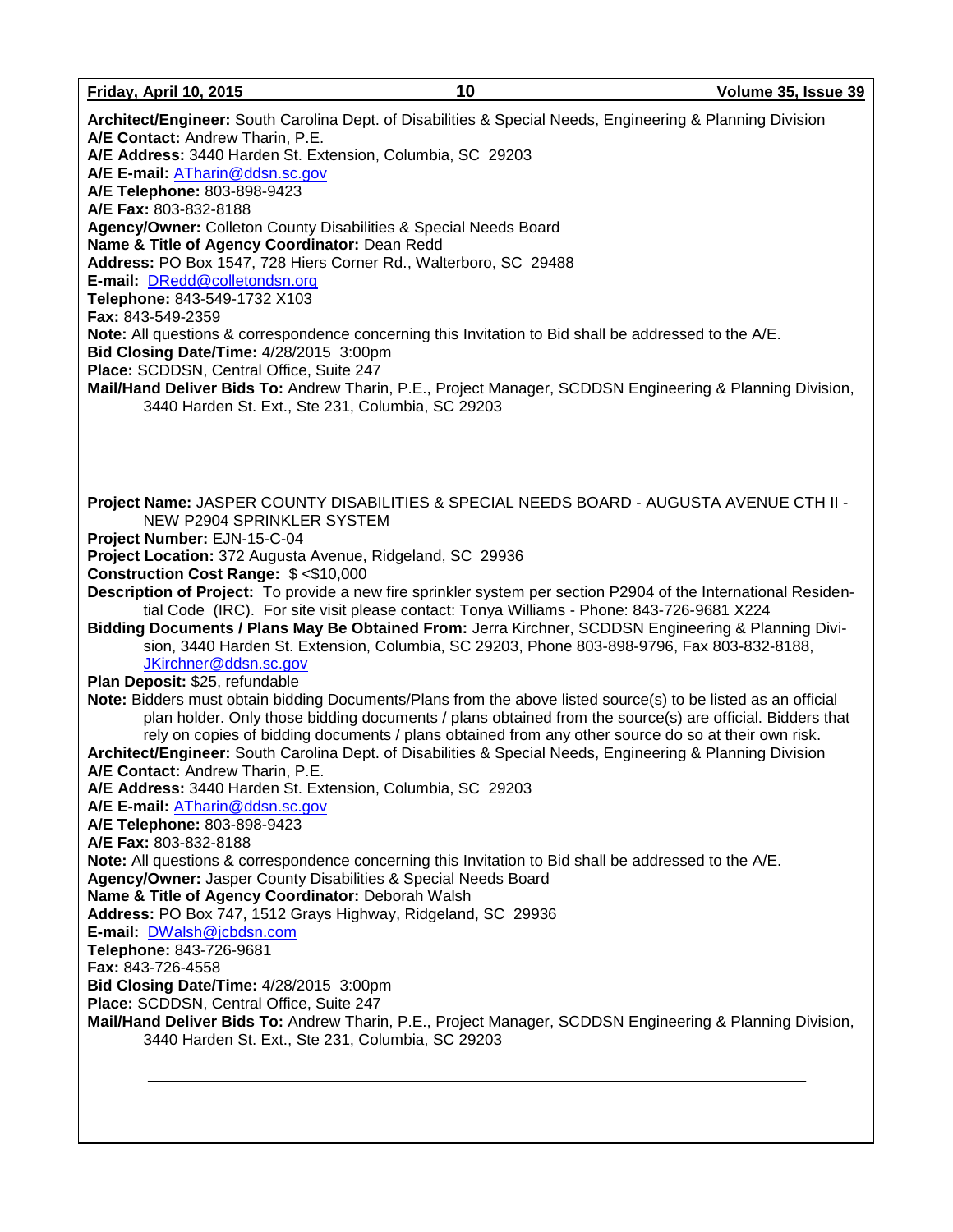| Friday, April 10, 2015 |  |  |
|------------------------|--|--|
|                        |  |  |

**Project Name:** CLASSROOM RENOVATION- CAROLINA VOYAGER CHARTER SCHOOL **Project Location:** 30 Race Street, Charleston, SC 29412 **Construction Cost Range:** \$20,000 - \$32,000 **Description of Project:** Install HVAC. NOTE: Job completion date no later than 8/1/2015. **Architect/Engineer:** SGA Architecture **A/E Contact:** Don Baus **A/E Address:** 1535 Hobby Street, Charleston, SC 29412 **A/E Telephone:** 843-853-4506 **Agency/Owner:** Carolina Voyager Charter School **Name & Title of Agency Coordinator:** Dr. Harry Walker **Address:** 30 Race Street, Charleston, SC 29403 **E-mail:** [hwalker@carolinavoyager.org](mailto:hwalker@carolinavoyager.org) **Telephone:** 843-203-3891 **Fax:** 843-718-3892 **Bid Closing Date:** 5/1/2015 **Place:** Carolina Voyager Charter School **Mail/Hand Deliver Bids To:** Harry Walker- Carolina Voyager Charter School, 30 Race Street, Charleston, SC 29403



#### **TRAINING CENTER WAREHOUSE SPACE IN LEXINGTON CO.\ FOR SOUTH CAROLINA VOCATIONAL REHABILITATION DEPARTMENT**

The State of South Carolina is seeking training center warehouse space in Lexington County on behalf of South Carolina Vocational Rehabilitation Department. Information about this bid can be found at: [www.gs.sc.gov/sb-ps/leasing/LS-solicitations.phtm.](http://www.gs.sc.gov/sb-ps/leasing/LS-solicitations.phtm)

Please direct your responses and inquiries in writing to Cynthia Young, 1200 Senate Street, Suite 460, Columbia, SC 29201, Fax 803-734-0592, or [cyoung@gs.sc.gov.](mailto:cyoung@gs.sc.gov)

All proposals must be received in the Real Property Services Office on or before 4:00pm, 5/8/2015.

#### **OFFICE SPACE IN ANDERSON CO. FOR SOUTH CAROLINA DEPARTMENT OF PUBLIC SAFETY**

The State of South Carolina is seeking office space in Anderson County on behalf of South Carolina Department of Public Safety. Information about this bid can be found at [www.gs.sc.gov/sb-ps/leasing/LS-solicitations.phtm.](http://www.gs.sc.gov/sb-ps/leasing/LS-solicitations.phtm) Please direct your responses and inquiries in writing to Cynthia Young, 1200 Senate Street, Suite 460, Columbia, SC 29201, Fax 803-734-0592, or [cyoung@gs.sc.gov.](mailto:cyoung@gs.sc.gov)

All proposals must be received in the Real Property Services Office on or before 4:00pm, 5/8/2015.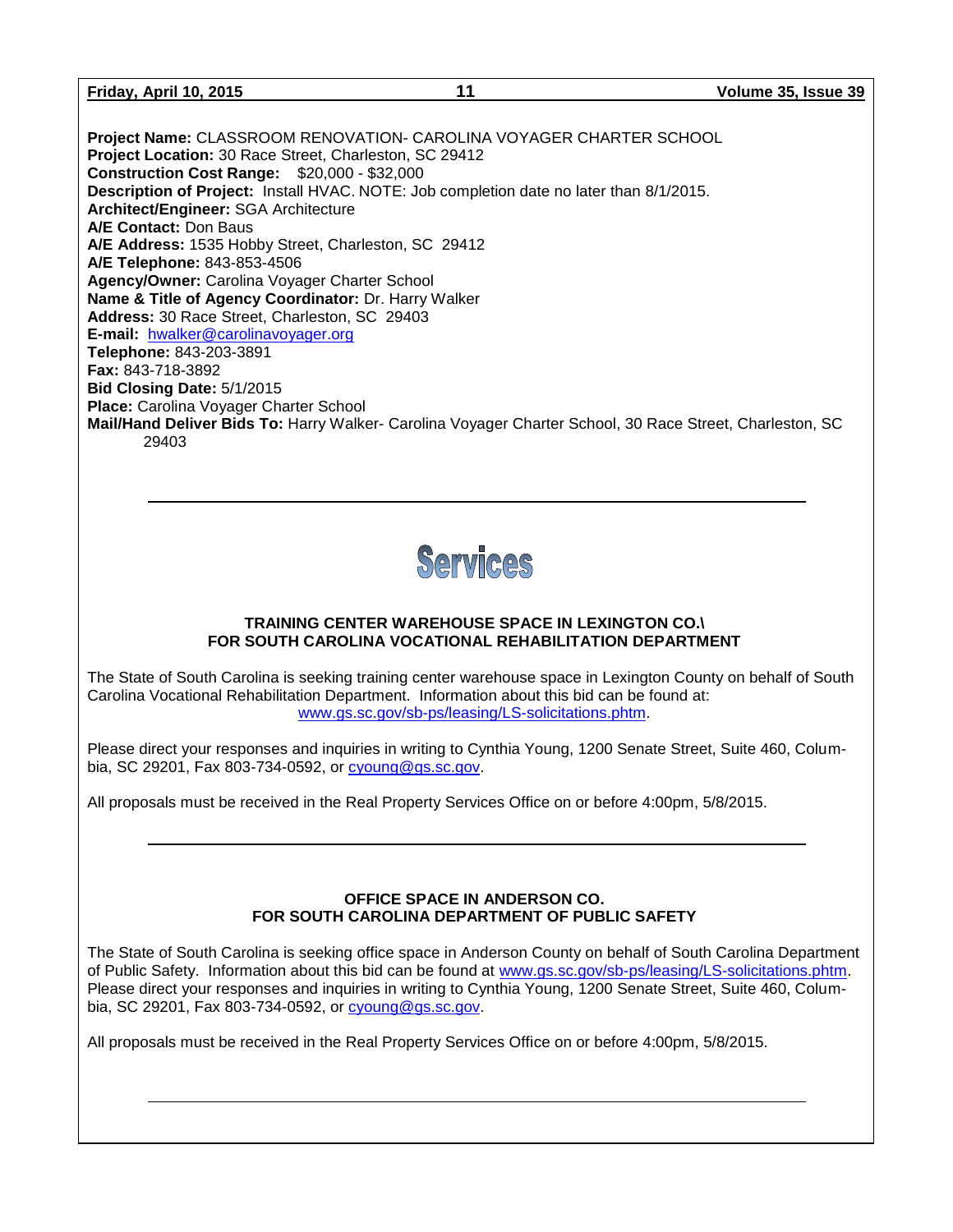#### **Friday, April 10, 2015 12 Volume 35, Issue 39**

**Description:** LABORATORY ACCREDITATION SERVICES **Solicitation Number:** 60746342 **Delivery Point:** Columbia, SC **Submit Offer By:** 4/21/2015 2:15:pm **Purchasing Agency:** Clemson University, Procurement Services, Administrative Services Bldg.,108 Perimeter Rd., Clemson, SC 29634 **Buyer:** Jody Burgess, 864-650-8050 / [jodyb@clemson.edu](mailto:jodyb@clemson.edu) **Download Solicitation From:** Online solicitations only. Solicitations can be viewed at [www.clemson.edu/cfo/procurement/vendors](http://www.clemson.edu/cfo/procurement/vendors)

**Description:** VEHICLE MODIFICATION AS SPECIFIED OF A 2015 HONDA ODYSSEY MINIVAN TO ACCOMMODATE A DRIVER USING A QUICKIE Q7 MANUAL WHEELCHAIR. **Solicitation Number:** CS592 **Delivery Point:** Winning Vendor's Location **Submit Offer By:** 04/17/2015 8:30am **Purchasing Agency:** SC Vocational Rehabilitation, 1410 Boston Ave., W. Columbia SC 29170 **Buyer:** For Bid Package: Michael Cupp, 803-896-6521 / [mcupp@scvrd.state.sc.us](mailto:mcupp@scvrd.state.sc.us) **Direct Inquiries To:** Direct technical inquiries to Rehab Engineer, Todd Batt: 803-896-6082

#### **SPARTANBURG POLICE DEPARTMENT WRAP SERVICES**

#### **PROPOSAL NUMBER 1415-04-28-03**

The City of Spartanburg is seeking proposals for Wrap Services that will be provided to youth status offenders participating in a program to reduce juvenile detainees. The services to be provided will be chosen on a case-bycase basis from the following areas: Behavioral Intervention, Independent Living Skills, Caregiver, Transportation, Tutoring, and Community Services.

Sealed proposals will be received in the Procurement office on the lower level of City Hall, which is located at 145 W. Broad Street, Spartanburg, SC 29304, until 3:00pm on 4/28/2015 at which time they will be publicly opened at the same location. No bids will be accepted after this time.

Interested parties should contact the Procurement Office at 864-596-2049 to request a complete proposal package. Proposal details can also be obtained through the City's Procurement web page located at [www.cityofspartanburg.org,](http://www.cityofspartanburg.org/) and follow the link for Invitation for Bids. Please show the following bid number on the lower left corner of the outer sealed envelope: 1415-04-28-03

> City of Spartanburg Post Office Box 5107 Spartanburg, SC 29304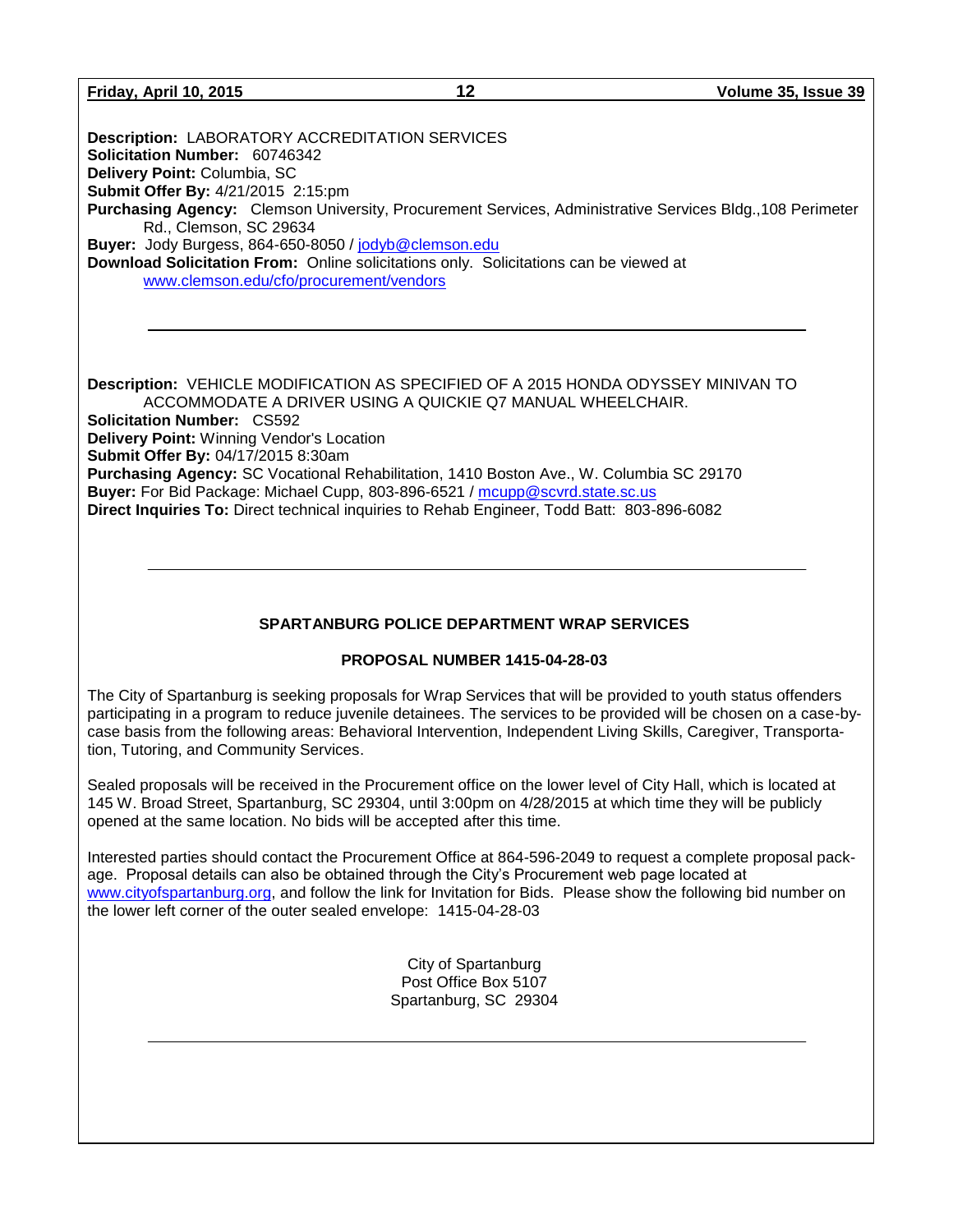## **Supplies**

**Description:** CHARLESTON COUNTY SCHOOL DISTRICT SEEKING PRICING FOR MUSICAL INSTRUMENTS AND SUPPLIES **Solicitation Number:** 15-CP-B-02 **Delivery Point:** Charleston, SC **Submit Offer By:** 4/21/2015 2:00pm **Purchasing Agency:** Charleston County School District, 3999 Bridge View Dr., North Charleston, SC 29405 **Buyer:** Tamika Yeadon, 843-566-7271 / [tamika\\_yeadon@charleston.k12.sc.us](mailto:tamika_yeadon@charleston.k12.sc.us) **Download Solicitation From:**

[http://www.ccsdschools.com/OperationsHumansCapitalFacilities/FinanceOperations/ContractsProcurem](http://www.ccsdschools.com/OperationsHumansCapitalFacilities/FinanceOperations/ContractsProcurement/ConstructionSolicitations/index.php) [ent/ConstructionSolicitations/index.php](http://www.ccsdschools.com/OperationsHumansCapitalFacilities/FinanceOperations/ContractsProcurement/ConstructionSolicitations/index.php)

## NOTICES

#### **VENDORS, DON'T NEGLECT TO CHECK THE STATE'S FIXED PRICE BIDS**

If authorized by the original solicitation, the State may use "competitive fixed price bidding" to create procurements with an open response date. These fixed price bids are advertised in SCBO once, but the solicitation may provide for bids to be accepted continuously or periodically during the contract term. The links below take you to a listing of all open solicitations conducted by the central purchasing office using the competitive fixed pricing bidding rules.

> Fixed Price Bids - [Information Technology](http://www.mmo.sc.gov/PS/vendor/PS-vendor-fixed-price-bids-it.phtm) (Open Response Date) Fixed Price Bids - [Supplies & Services](http://www.mmo.sc.gov/PS/vendor/PS-vendor-fixed-price-bids-ss.phtm) (Open Response Date)

> > **INSPECTOR GENERAL'S FRAUD HOTLINE** (State Agency fraud only)

1-855-723-7283 / [http://oig.sc.gov](http://oig.sc.gov/)

#### **COMMENTS?**

State Procurement Office

The Division of Procurement Services encourages you to make your comments via the following methods: Customer Comment System:<http://www.mmo.sc.gov/PS/ccs/MMO-ccs-index.phtm> Telephone 803-737-0600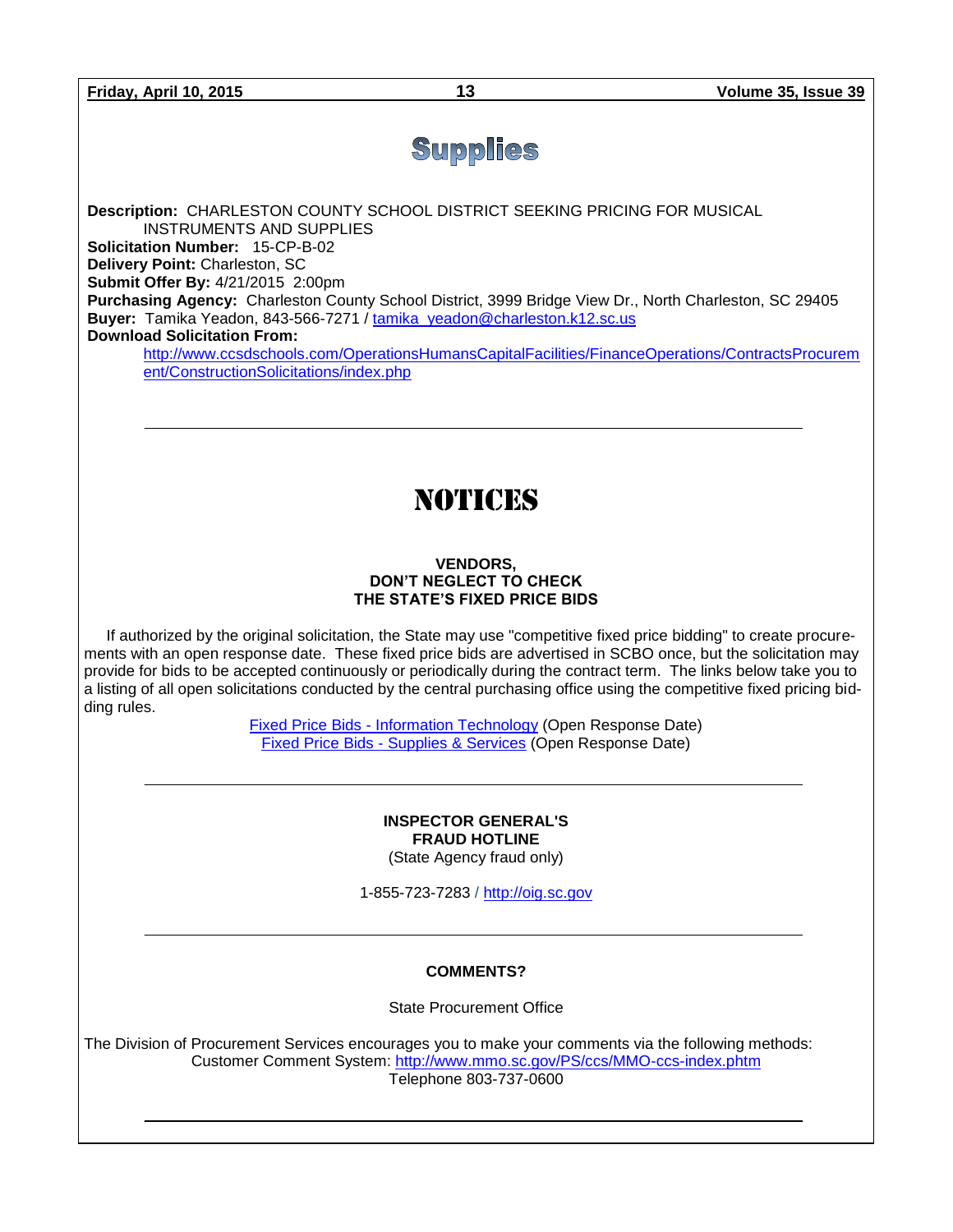### **Cooperative Purchasing Notices**

#### **NOTICE OF INTENTION TO JOIN A MULTI-STATE COOPERATIVE PROCUREMENT FOR**

#### **AFTERMARKET AUTOMOTIVE PARTS**

This is public notice that the State of South Carolina, Materials Management Office, proposes joining with the State of California, Department of General Services, Procurement Division (DGS-PD) to establish a comprehensive, statewide, multiple award contract(s) with a qualified vendor(s) to provide Aftermarket Automotive Parts. The State of California, as lead state on behalf of the Western States Contracting Alliance (WSCA), will issue a Request for Proposal (RFP), for the purpose of establishing multiple award contracts to be used by the State of California, California Eligible Contract Users, Participating States & their eligible entities that have signed a Participating Addendum. Additional States may join at a later time by signing a Participating Agreement. The resultant contracts will have an initial term of three (3) years with options to extend the contract(s) for a maximum contract period of five (5) years.

The solicitation may be viewed at: [https://www.bidsync.com/bidsync-app](https://www.bidsync.com/bidsync-app-web/vendor/links/BidDetail.xhtml?bidid=1975666&roundId=null)[web/vendor/links/BidDetail.xhtml?bidid=1975666&roundId=null](https://www.bidsync.com/bidsync-app-web/vendor/links/BidDetail.xhtml?bidid=1975666&roundId=null) 

Lead State: State of California - Department of General Services, Procurement Division

Request for Proposal Number: RFP DGS-1304-017

Closing Date & Time: 04/20/2015 - 8:00pm Eastern Standard Time

Participating states (currently total 10): Alaska, Arkansas, Hawaii, Montana, Nevada, North Dakota, Rhodes Island, South Dakota, Utah, and Vermont.

Contracts will be established with authorized vendors only.

The contact for this Request for Proposal is Cynthia Okoroike, Procurement Division, Department of General Services 707 Third Street, 2nd Floor, MS 2-202, West Sacramento, CA 95605 Email: cyn-thia.okoroike@dgs.ca.gov

If you would like to discuss South Carolina's participation in this cooperative procurement with the State of Cali-fornia, please email Kimber Craig at [KCraig@mmo.sc.gov.](mailto:KCraig@mmo.sc.gov)

### **Remaining State Government Holidays**

#### **SCBO will not be published on these days**

**Confederate Memorial Day** Monday, May 11

#### **Memorial Day** Monday, May 25

**Independence Day** *(Observed)* Friday, July 3

**Labor Day** Monday, September 7

**Veterans Day** Wednesday, November 11

**Thanksgiving Day** Thursday, November 26

**Day after Thanksgiving Day** Friday, November 27

**Christmas Eve** Thursday, December 24

**Christmas Day** Friday, December 25

**Day after Christmas** *(Expected observance)* Monday, December 28